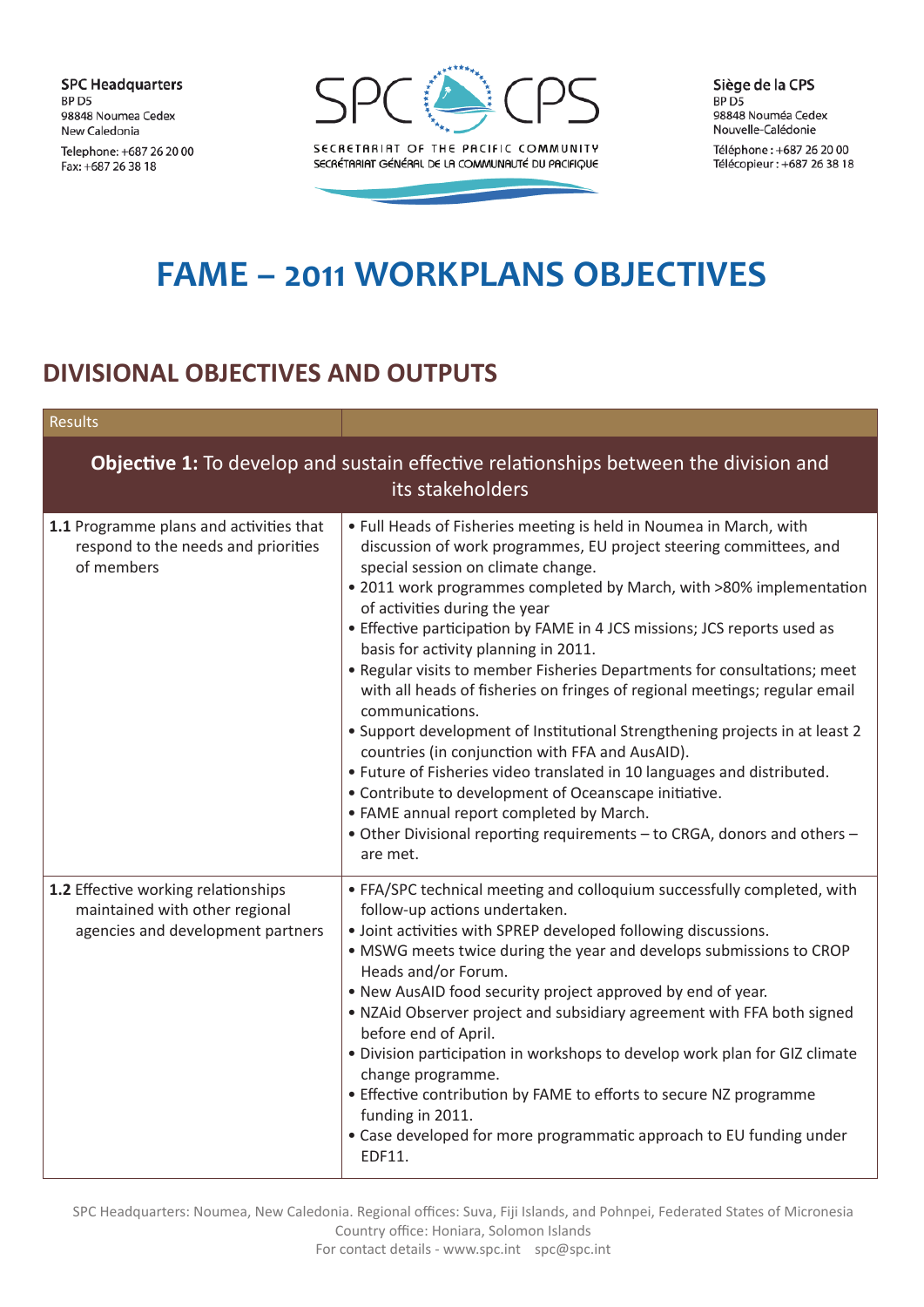| Results                                                                                                                                                            |                                                                                                                                                                                                                                                                                                                                                                                                                                                                                                                                                                                                                                                                                                                                                                                                                                                                                                                                                                                                                  |  |
|--------------------------------------------------------------------------------------------------------------------------------------------------------------------|------------------------------------------------------------------------------------------------------------------------------------------------------------------------------------------------------------------------------------------------------------------------------------------------------------------------------------------------------------------------------------------------------------------------------------------------------------------------------------------------------------------------------------------------------------------------------------------------------------------------------------------------------------------------------------------------------------------------------------------------------------------------------------------------------------------------------------------------------------------------------------------------------------------------------------------------------------------------------------------------------------------|--|
|                                                                                                                                                                    | • Fisheries issues continue to be addressed in Food Secure Pacific strategy<br>implementation.<br>• Appropriate funding mechanisms are developed/approved to continue<br>key activities of CRISP project<br>. New SPC document management and management information systems<br>are successfully rolled out in FAME.                                                                                                                                                                                                                                                                                                                                                                                                                                                                                                                                                                                                                                                                                             |  |
| <b>Objective 2:</b> To promote informed policy decisions and public awareness<br>of marine resource issues in the Pacific                                          |                                                                                                                                                                                                                                                                                                                                                                                                                                                                                                                                                                                                                                                                                                                                                                                                                                                                                                                                                                                                                  |  |
| 2.1 Policy-makers and the general public<br>are better informed of marine<br>resource issues, the importance<br>of fisheries and the need for<br>management action | . New coastal resource management information materials for NGO<br>workers developed and distributed.<br>• At least one new SPC 'policy brief' on a key fisheries issue written and<br>distributed.<br>• Awareness materials or policy-related documents are designed and<br>produced for at least three countries or territories.<br>• All new FAME-produced documents are made available to the general<br>public on SPC website<br>• FAME and CFP websites are continually updated and improved.<br>. Regional media are regularly informed of regional marine resource issues,<br>and FAME activities and outputs, through the provision of press releases,<br>radio interviews and articles for newspapers/magazines.<br>• Part-time consultancy arrangement developed mid-year for more<br>effective communication of fisheries issues.                                                                                                                                                                    |  |
| 2.2 Stakeholders in PICTs are fully<br>informed of the results of SPC<br>activities, and shared experience and<br>knowledge across the region                      | • 3 issues of the SPC Fisheries Newsletter are published in English and<br>French in colour.<br>• 6 issues of SPC's Special Interest Group Information Bulletins, related to<br>important marine resource issues, are published in French and English<br>• An updated version of SPC Fisheries Address Book, which gives access<br>to more than 1700 regional fishery-related contacts, is produced and<br>distributed<br>• An updated fully searchable digital library with all FAME publications<br>available in digital format is produced on a DVD, which is distributed<br>throughout the region, and on SPC's website.<br>• Results of SPC activities are documented in various media, such as the<br>SPC website and the SPC Fisheries Newsletter<br>• Major distribution effort is undertaken to circulate materials currently<br>held in storage to member countries, including for vocational training.<br>• Project initiated to develop materials to introduce fisheries into schools<br>curriculum. |  |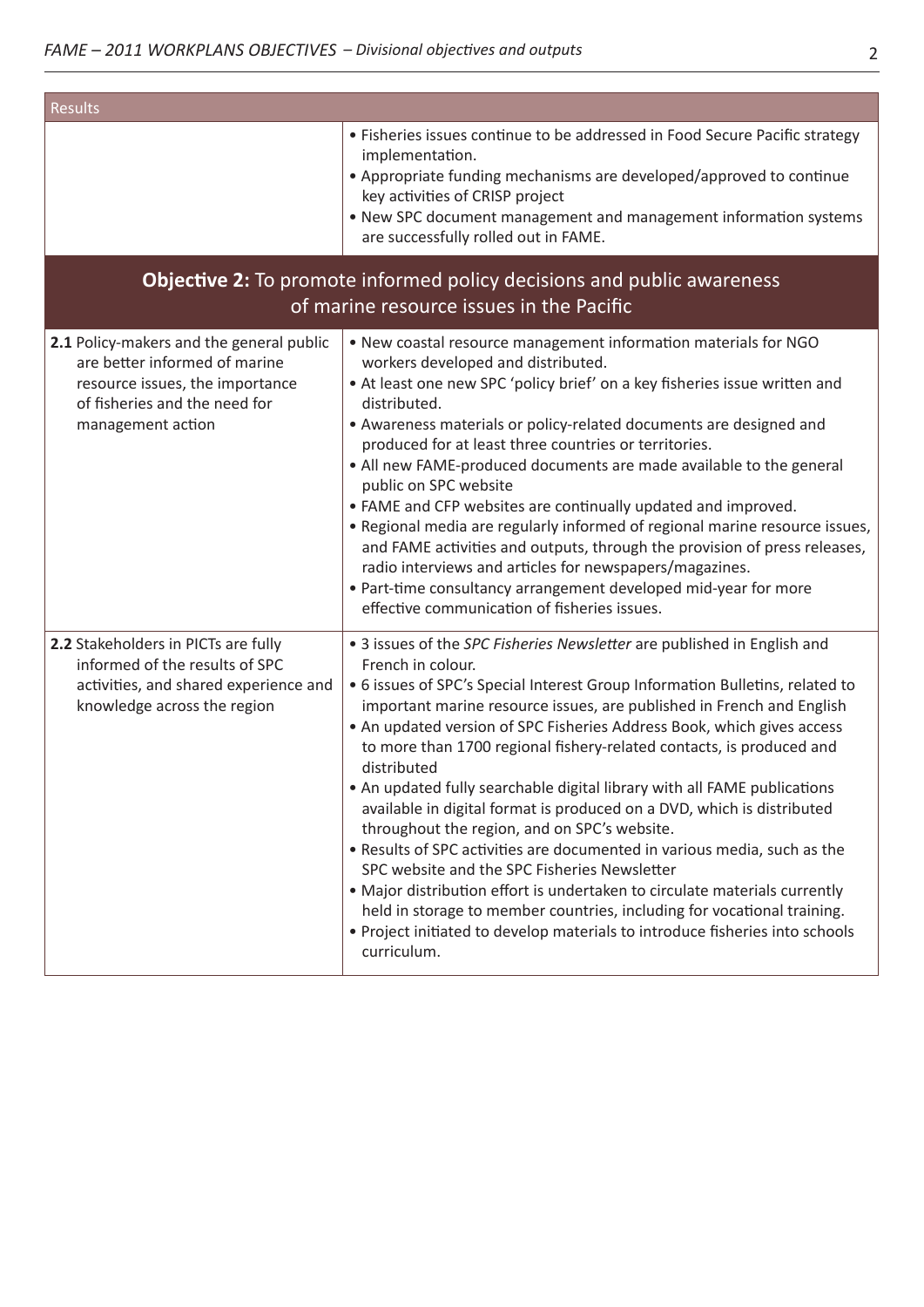## **COASTAL FISHERIES PROGRAMME OBJECTIVES AND OUTPUTS**

| <b>Results</b>                                                                                                                                                                                                                                                                            | <b>2011 Activities</b>                                                                                                                                                                                                                                                                                                                                                                                                                                                                                                                                                                                                                                                                                                                                                                                                                                                                                                                                                                                                                                                                                                                                                                                                                                                                                                                                                                                                                                                                                                                                                                                                                                                                                                                                                                |
|-------------------------------------------------------------------------------------------------------------------------------------------------------------------------------------------------------------------------------------------------------------------------------------------|---------------------------------------------------------------------------------------------------------------------------------------------------------------------------------------------------------------------------------------------------------------------------------------------------------------------------------------------------------------------------------------------------------------------------------------------------------------------------------------------------------------------------------------------------------------------------------------------------------------------------------------------------------------------------------------------------------------------------------------------------------------------------------------------------------------------------------------------------------------------------------------------------------------------------------------------------------------------------------------------------------------------------------------------------------------------------------------------------------------------------------------------------------------------------------------------------------------------------------------------------------------------------------------------------------------------------------------------------------------------------------------------------------------------------------------------------------------------------------------------------------------------------------------------------------------------------------------------------------------------------------------------------------------------------------------------------------------------------------------------------------------------------------------|
|                                                                                                                                                                                                                                                                                           | Objective 1: To assist governments and administrations in the development of scientifically informed<br>and socially achievable coastal fisheries management policies and systems in line with guiding<br>principles of the Apia Policy                                                                                                                                                                                                                                                                                                                                                                                                                                                                                                                                                                                                                                                                                                                                                                                                                                                                                                                                                                                                                                                                                                                                                                                                                                                                                                                                                                                                                                                                                                                                               |
| 1.1 Assessment of the status of national<br>coastal living marine resource user<br>groups, impact on resource, existing<br>impact management systems, and<br>the current status of the resources<br>themselves, in order to inform<br>management                                          | 1. 1. Training provided in appropriate methodologies and assistance in<br>assessment of aquarium fisheries provided to 2 countries<br>2. Training provided in coastal fisheries data analysis for 4 countries<br>3. Regional data repository maintained and national data provided for<br>backup from at least 3 countries/fisheries<br>4. Monitoring and data needs identified, national workshops/trainings and<br>assessments completed for finfish fisheries in 2 countries<br>5. Invertebrate resource assessment and national workshops/training<br>provided for at least 3 countries<br>6. At least 3 attachment trainings are undertaken in Noumea for data entry<br>and analysis for developing management arrangements.<br>7. Develop database modules for market/creel surveys<br>8. At least 1 subregional workshop covering monitoring protocols, data<br>collection and analysis<br>9. Underwater visual census methodology manual produced and<br>disseminated to member countries<br>10. Invertebrate methodology manual produced and disseminated to<br>member countries<br>11. Develop regional database module for export data and trial in 3<br>countries with national databases established.<br>12. Develop draft survey manuals for market and/or creel surveys and<br>supporting database, and test these in at least 2 countries to assess<br>methodology.<br>13. Progress reports available to countries within 1 month of providing<br>technical assistance<br>14. Finalise remaining 4 sites for climate change monitoring<br>15. Conduct baseline surveys (fish, invert, habitat) for at least 3 project sites<br>including the deployment of temperature loggers<br>16. Develop database for climate change work<br>17. Develop database for CEAFM work |
| 1.2 Assistance to members, in<br>partnership with other stakeholders,<br>in developing an appropriate mix of<br>community-based approaches and<br>national management arrangements,<br>incorporation of ecosystem-based<br>principles, and the review of coastal<br>fisheries legislation | 1. Marine aquarium fisheries policy/management framework completed in<br>at least 2 countries<br>2. Progress aquarium fishery management arrangements in 2 countries<br>where drafts exist.<br>3. At least 5 countries receive capacity building and provided with<br>assistance in reviewing/developing CBFM plans or models incorporating<br><b>EAF principles</b><br>4. Assistance provided to at least 4 counties with scientific advice that is<br>used to develop species specific management plans or resources profiles<br>5. Assistance provided to at least 3 countries for the coastal component of<br>legislation reviews/development<br>6. National legislation ready for endorsement in 1 country (this is a multi-<br>year process)<br>7. Under coastal component of SciCoFish, assess monitoring, assessment<br>and management needs in 5 Pacific ACP countries<br>8. Establish stronger collaborative working partnerships with NGOs<br>working towards similar goals/objectives                                                                                                                                                                                                                                                                                                                                                                                                                                                                                                                                                                                                                                                                                                                                                                                     |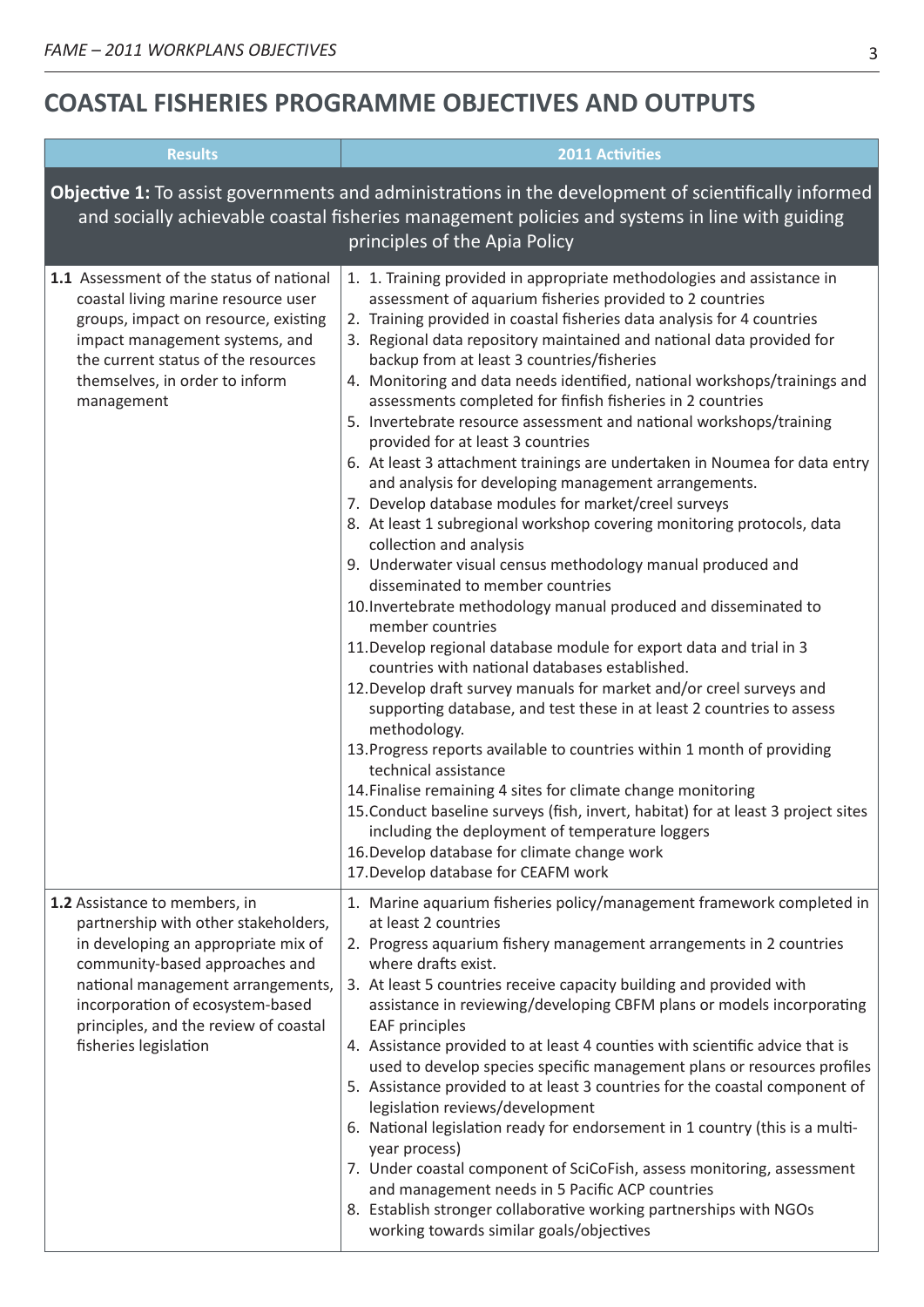| <b>Results</b>                                                                                                                                                                                                                                                              | <b>2011 Activities</b>                                                                                                                                                                                                                                                                                                                                                                                                                                                                                                                                                                                                                                                                                                                                                                                                                                                                                                                                                                                                                                                                                                                                                                                                                                                                                                                                                                                         |
|-----------------------------------------------------------------------------------------------------------------------------------------------------------------------------------------------------------------------------------------------------------------------------|----------------------------------------------------------------------------------------------------------------------------------------------------------------------------------------------------------------------------------------------------------------------------------------------------------------------------------------------------------------------------------------------------------------------------------------------------------------------------------------------------------------------------------------------------------------------------------------------------------------------------------------------------------------------------------------------------------------------------------------------------------------------------------------------------------------------------------------------------------------------------------------------------------------------------------------------------------------------------------------------------------------------------------------------------------------------------------------------------------------------------------------------------------------------------------------------------------------------------------------------------------------------------------------------------------------------------------------------------------------------------------------------------------------|
| 1.3 Practical assistance to members<br>in the designing and targeting of                                                                                                                                                                                                    | 1. Training provided to at least 2 countries to develop and disseminate<br>fisheries information                                                                                                                                                                                                                                                                                                                                                                                                                                                                                                                                                                                                                                                                                                                                                                                                                                                                                                                                                                                                                                                                                                                                                                                                                                                                                                               |
| appropriate awareness raising and<br>educational information                                                                                                                                                                                                                | 2. Fisheries website development training provided for at least 1 country<br>3. Coastal fisheries posters revise/developed for at least 2 countries<br>4. Develop regional policy brief for trochus                                                                                                                                                                                                                                                                                                                                                                                                                                                                                                                                                                                                                                                                                                                                                                                                                                                                                                                                                                                                                                                                                                                                                                                                            |
|                                                                                                                                                                                                                                                                             | Objective 2: To provide a regional framework for sustainable aquaculture,<br>in the areas of planning, research, development and trade, for Pacific Island governments,<br>private enterprises and other stakeholders                                                                                                                                                                                                                                                                                                                                                                                                                                                                                                                                                                                                                                                                                                                                                                                                                                                                                                                                                                                                                                                                                                                                                                                          |
| 2.1 Improved regional and national<br>capacity for strategic policy, planning<br>and administration to establish clear<br>priorities and enable the aquaculture<br>sector to meet current and future<br>needs, with the guidance of the SPC<br>aquaculture action plan 2007 | 1. Aquaculture Planning Workshop in 2 countries<br>2. Participate in 2 JCS, programme missions<br>3. Aquaculture commodity development plans published for 2 countries<br>4. Independent consultant economist to review aquaculture/mariculture<br>5. PNG program mission food security<br>6. Assist and review PNG fish pond farmer census<br>7. Regional review of aquaculture statistics published<br>8. Aquaculture Portal updated with statistics and market notices, meeting's<br>presentation, articles etc.<br>9. Participate in Giant Prawn Conference in India<br>10. Participate in AQUARAMA conference 2011, Singapore<br>11. Organise SPC/ACIAR Regional Sea cucumber symposium for Pacific Is<br>parties to attend.<br>12. Participate in the Heads of Fisheries Meeting<br>13. Aquaculture Legislative support provided to at least 2 PICTs<br>14. Develop funding proposal for a regional project on sea cucumber<br>aquaculture<br>15. Produce post-Tahiti Aquaculture Proceedings in both English and French                                                                                                                                                                                                                                                                                                                                                                                 |
| 2.2 Increased skills and knowledge base<br>in the SPC region and its member<br>countries and territories, so as to<br>maximise the return on investments<br>in aquaculture through innovative,<br>profitable and sustainable<br>approaches                                  | 1. Launch the final 6 mini-projects under phase II of the project.<br>2. Programming mission to Cook Islands pearl industry and freshwater<br>hatchery development<br>3. Proceedings of tilapia expert consultation published<br>4. Assist Samoa Fisheries with tilapia broodstock introduction and post-<br>tsunami recovery<br>5. Assist lobster and scallop culture trials, New Caledonia<br>6. Planned assistance for lobster pueruli collection in FSM<br>7. Support to all current mini-projects (12) including those being<br>supervised by JCU and USP directly<br>8. Support or supervision by section staff of ACIAR Mini-Project related<br>MSc students and PhD<br>9. Finalise EDF 10 trade diversification project and implement the<br>aquaculture component.<br>10. Submit joint project (IFREMER - French Research Institute for<br>Exploitation of the Sea) for aquaculture feeds from tuna fish meal in Fiji<br>Islands and PNG<br>11. Review status of freshwater fisheries and opportunities for culture<br>based fisheries<br>12. Support invertebrate (sea cucumber) restocking initiatives<br>13. Implement satellite Farmer Group Project on freshwater aquaculture in<br>Fiji under AusAID<br>14. Assist RMI in developing a capture based aquaculture project involving<br>rabbit fish and or mullet<br>15. Assist Vanuatu with Freshwater hatchery and Bio-security facility setup. |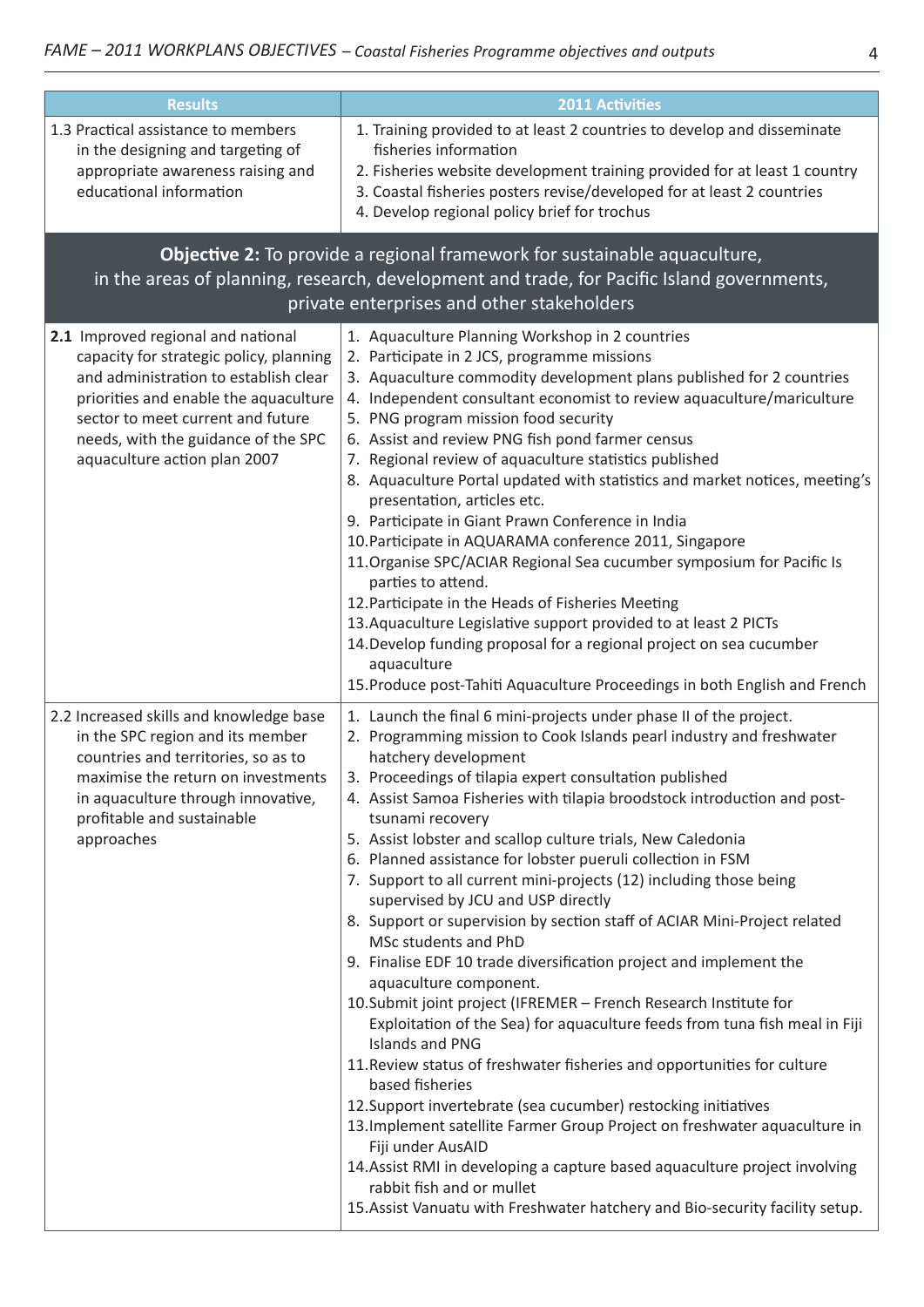| <b>Results</b>                                                                                                                                                  | <b>2011 Activities</b>                                                                                                                                                                                                                                                                                                                                                                                                                                                                                                                                                                                                                                                                                                                                                                                                                                                                                                                                                                                                                                                                                                                                                  |
|-----------------------------------------------------------------------------------------------------------------------------------------------------------------|-------------------------------------------------------------------------------------------------------------------------------------------------------------------------------------------------------------------------------------------------------------------------------------------------------------------------------------------------------------------------------------------------------------------------------------------------------------------------------------------------------------------------------------------------------------------------------------------------------------------------------------------------------------------------------------------------------------------------------------------------------------------------------------------------------------------------------------------------------------------------------------------------------------------------------------------------------------------------------------------------------------------------------------------------------------------------------------------------------------------------------------------------------------------------|
| 2.3 Competent authorities established<br>and/or supported, using science-<br>based approaches to manage<br>aquatic biosecurity risks and to<br>facilitate trade | 1. Provide desktop advise on introductions as needed<br>2. Assistance to undertake a risk assessment for a possible introduction of<br>the GIFT tilapia through a consultancy in the Solomon Islands<br>3. Assist key PICTs on OIE reporting of live aquatics to EU<br>4. Aquaculture portal is updated with trade statistics (official and<br>provisional)<br>5. Prepare a concept note for a regional biosecurity framework<br>6. Assist French Polynesia with Training on diagnosis and management of<br>health problems in cage aquaculture                                                                                                                                                                                                                                                                                                                                                                                                                                                                                                                                                                                                                         |
|                                                                                                                                                                 | Objective 3: To develop sustainable nearshore fisheries in PICTs to provide food security,                                                                                                                                                                                                                                                                                                                                                                                                                                                                                                                                                                                                                                                                                                                                                                                                                                                                                                                                                                                                                                                                              |
|                                                                                                                                                                 | livelihoods and economic growth                                                                                                                                                                                                                                                                                                                                                                                                                                                                                                                                                                                                                                                                                                                                                                                                                                                                                                                                                                                                                                                                                                                                         |
| 3.1 Subsistence, artisanal, sport and<br>industrial fishing activities within the<br>sustainable production level of the<br>available fisheries resources       | 1. Assistance to at least 5 fishing associations provided under the DevFish-2<br>project.<br>2. An HRD plan for the fisheries sector is produced/updated in at least 1<br>country<br>3. A Tuna Fisheries Development Plan is produced/updated in collaboration<br>with FFA, in at least 1 country<br>4. Economic assessment of fisheries and/or aquaculture projects<br>conducted in at least 5 PICTs<br>5. A feasibility study for sport-fishing development is conducted in at least<br>1 PICT<br>6. A giant trevally tagging project is ongoing in New Caledonia and data is<br>analysed<br>7. A small-scale pole-and-line fishing project is started in collaboration with<br>FFA, with technical and training inputs from the Nearshore Fisheries<br>Development Section (NFDS) including an assessment of community-<br>based bait fishing to supply fishing operations<br>8. At least one exploratory fishing project conducted in New Caledonia,<br>pending availability of funding<br>9. International FAD conference organized with IFREMER and French<br>Polynesia fisheries administration<br>10. NFDS web portal is updated on an ongoing basis            |
| 3.2 Resource materials, advice and<br>training in appropriate fishing<br>techniques and technologies                                                            | 1. FAD projects are implemented with extensive capacity-building in at<br>least 3 PICTs and advice/technical assistance is provided to a minimum<br>of 5 other PICTs<br>2. FAD fishing workshops are conducted with parallel training of<br>counterparts in at least 2 PICTs<br>3. NFDS remains active on the bycatch mitigation front with ongoing<br>awareness-raising in PICTs and inputs to regional initiatives<br>4. Small boat safety training is conducted with parallel counterpart training<br>in at least 3 PICTs<br>5. Collaboration on sea safety issues with FAO and other regional/<br>international organisations is ongoing<br>6. At least 1 regional fisheries course or workshop is organised and<br>implemented<br>7. Purse-seine crew training introduced in Kiribati pending funding<br>assistance from NZAid<br>8. Technical assistance and/or training in the area of small fishing/<br>aquaculture business management is provided to at least 5 PICTs<br>9. Vernacular version of the SPC small boat safety checklists is produced in<br>at least 1 PICT<br>10. One Sea Safety information bulletin is produced in both English and<br>French |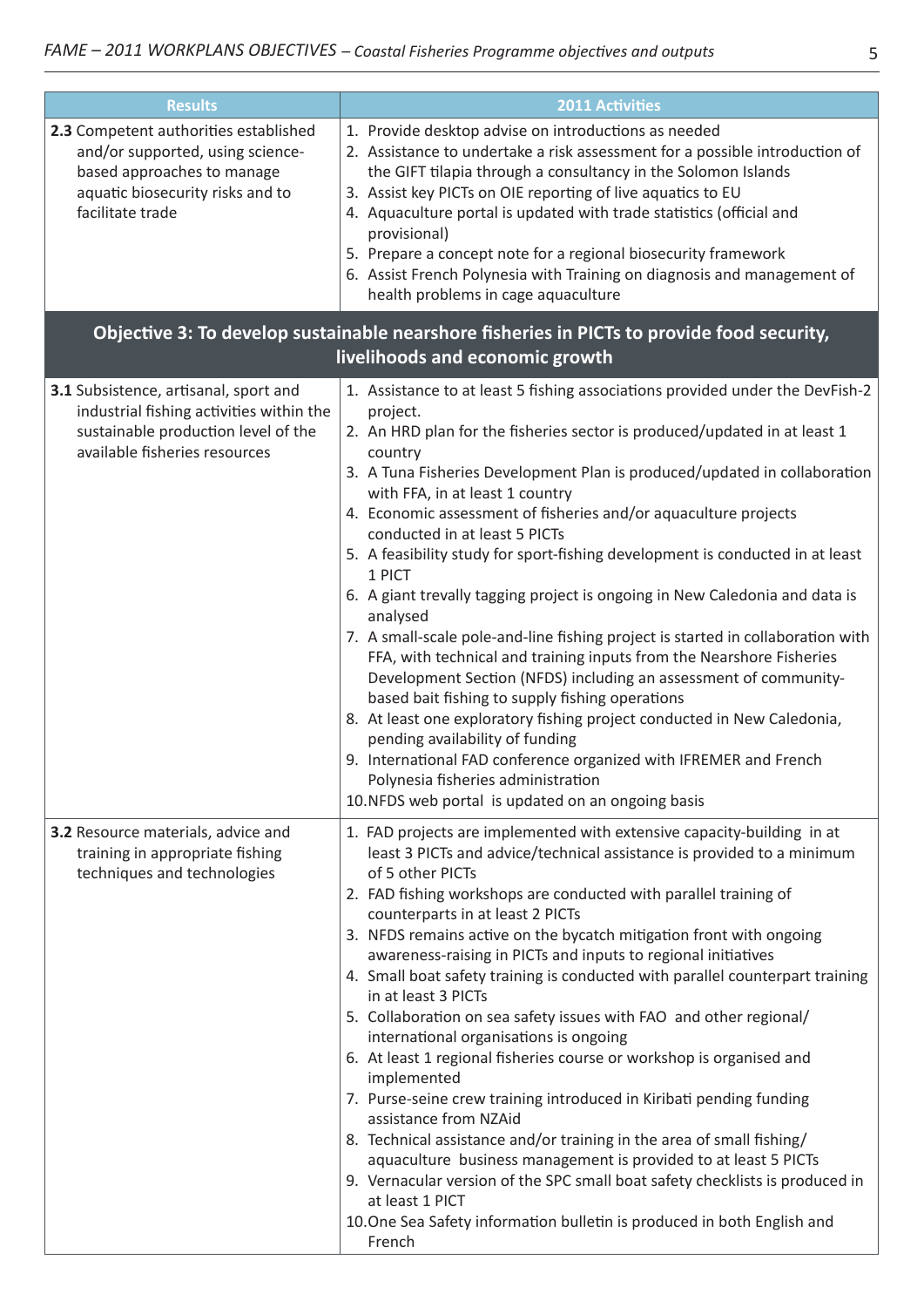| <b>Results</b>                                                                                              | <b>2011 Activities</b>                                                                                                                                                                                                                                                                                                                                                                                                                                                                           |
|-------------------------------------------------------------------------------------------------------------|--------------------------------------------------------------------------------------------------------------------------------------------------------------------------------------------------------------------------------------------------------------------------------------------------------------------------------------------------------------------------------------------------------------------------------------------------------------------------------------------------|
| (Obective 3.2 continued)                                                                                    | 11. Guidelines for the safe handling and release of coastal sport-fishing fish<br>species is produced (third species group)<br>12. French version of manual on small-scale bait fishing methods is produced.<br>13. One DVD on best practices in coastal sport fishing is produced                                                                                                                                                                                                               |
| 3.3 Optimum benefits from the<br>resource through improved<br>seafood quality standards and<br>value-adding | 1. Training in onboard catch handling is provided to local fishers in at least 2<br><b>PICTS</b><br>2. At least one tuna grading workshop is organised and conducted (national,<br>sub-regional or regional)<br>3. Technical assistance and/or training in the area of Competent Authorities<br>and seafood safety standards is provided to at least 5 PICTs<br>4. Technical assistance and/or advice on the utilisation of fish offal to produce<br>fish silage is provided to at least 2 PICTs |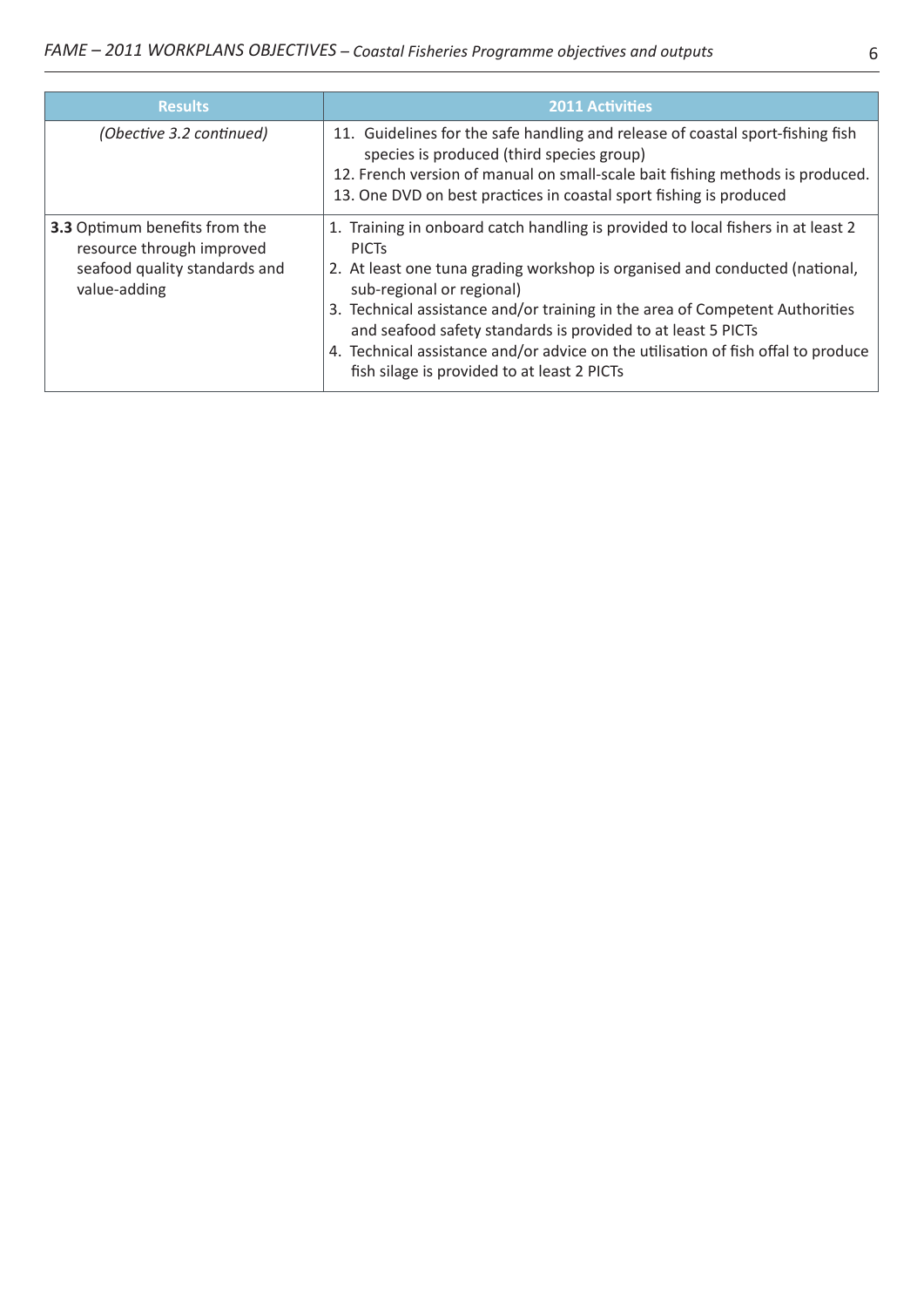## **OCEANIC FISHERIES PROGRAMME OBJECTIVES AND OUTPUTS**

| <b>Results</b>                                                                                                                                                                                                                                         | <b>2011 Activities</b>                                                                                                                                                                                                                                                                                                                                                                                                                                                                                                                                                                                                                                                                                                                                                                                                                                                                               |
|--------------------------------------------------------------------------------------------------------------------------------------------------------------------------------------------------------------------------------------------------------|------------------------------------------------------------------------------------------------------------------------------------------------------------------------------------------------------------------------------------------------------------------------------------------------------------------------------------------------------------------------------------------------------------------------------------------------------------------------------------------------------------------------------------------------------------------------------------------------------------------------------------------------------------------------------------------------------------------------------------------------------------------------------------------------------------------------------------------------------------------------------------------------------|
| Objective 1: To provide high-quality scientific information and advice for regional and<br>national fisheries management authorities on the status of, and fishery impacts on,<br>stocks targeted or otherwise impacted by regional oceanic fisheries. |                                                                                                                                                                                                                                                                                                                                                                                                                                                                                                                                                                                                                                                                                                                                                                                                                                                                                                      |
| 1.1 Regional oceanic fisheries<br>management policy and decision-<br>making by WCPFC are informed<br>by the best science-based stock<br>assessment and advice                                                                                          | <b>Regional stock assessments</b><br>• Conduct stock assessments for skipjack, yellowfin, bigeye and South<br>Pacific albacore tuna and related management analyses<br>• Conduct a Preparatory Stock Assessment Workshop at SPC Headquarters<br>• Undertake an analysis to investigate the use of alternative reference<br>points for the management of WCPO tuna fisheries<br>• Communicate information on tuna stock status and related issues in<br>appropriate forms<br>• In conjunction with WCPFC, develop the 2011 service agreement and<br>report on the implementation of services to WCPFC8                                                                                                                                                                                                                                                                                                |
|                                                                                                                                                                                                                                                        | Stock assessment research and development<br>• Release version 1 and a later updated version of TUMAS, the TUna<br><b>MAnagement Simulator</b><br>• Conduct analyses of catch per unit effort (CPUE), size and tagging data in<br>support of regional tuna stock assessment<br>• Conduct analyses to determine appropriate biological parameters for use<br>in regional tuna stock assessments<br>• Continue development, testing and documentation on the MULTIFAN-CL<br>stock assessment software, with updated software and documentation<br>posted on www.multifan-cl.org<br>Implementation of the shark research plan<br>• Develop preliminary indicators of stock status of key shark species<br>• Develop data sources and methods for assessment of silky shark<br>• Complete development of the shark tagging meta-database<br>• Communicate information on shark stock status and research |
| 1.2 FFA's oceanic fisheries management<br>initiatives are supported by<br>the best science-based stock<br>assessments and advice                                                                                                                       | <b>FFA support</b><br>• Provide scientific support to the bioeconomic evaluation of management<br>options<br>• Provide scientific support to the evaluation of potential management<br>options<br>• Provide scientific support to US Tuna Treaty consultations and<br>negotiations<br>• Communicate the information on management-related scientific work<br>conducted for FFA<br><b>PNA support</b><br>• Provide scientific information and analyses in support of the development                                                                                                                                                                                                                                                                                                                                                                                                                  |
|                                                                                                                                                                                                                                                        | of the longline vessel days scheme<br>• Provide scientific information and analyses in support of the<br>implementation of the purse seine vessel days scheme<br>• Provide scientific information and analyses to inform MSC assessment of<br>purse seine fisheries<br>Support to the Sub-Committee on South Pacific Tuna and Billfish Fisheries<br>• Conduct research to improve understanding of the albacore fishery<br>• Provide scientific information and analyses to support the development<br>of a southern longline management system                                                                                                                                                                                                                                                                                                                                                      |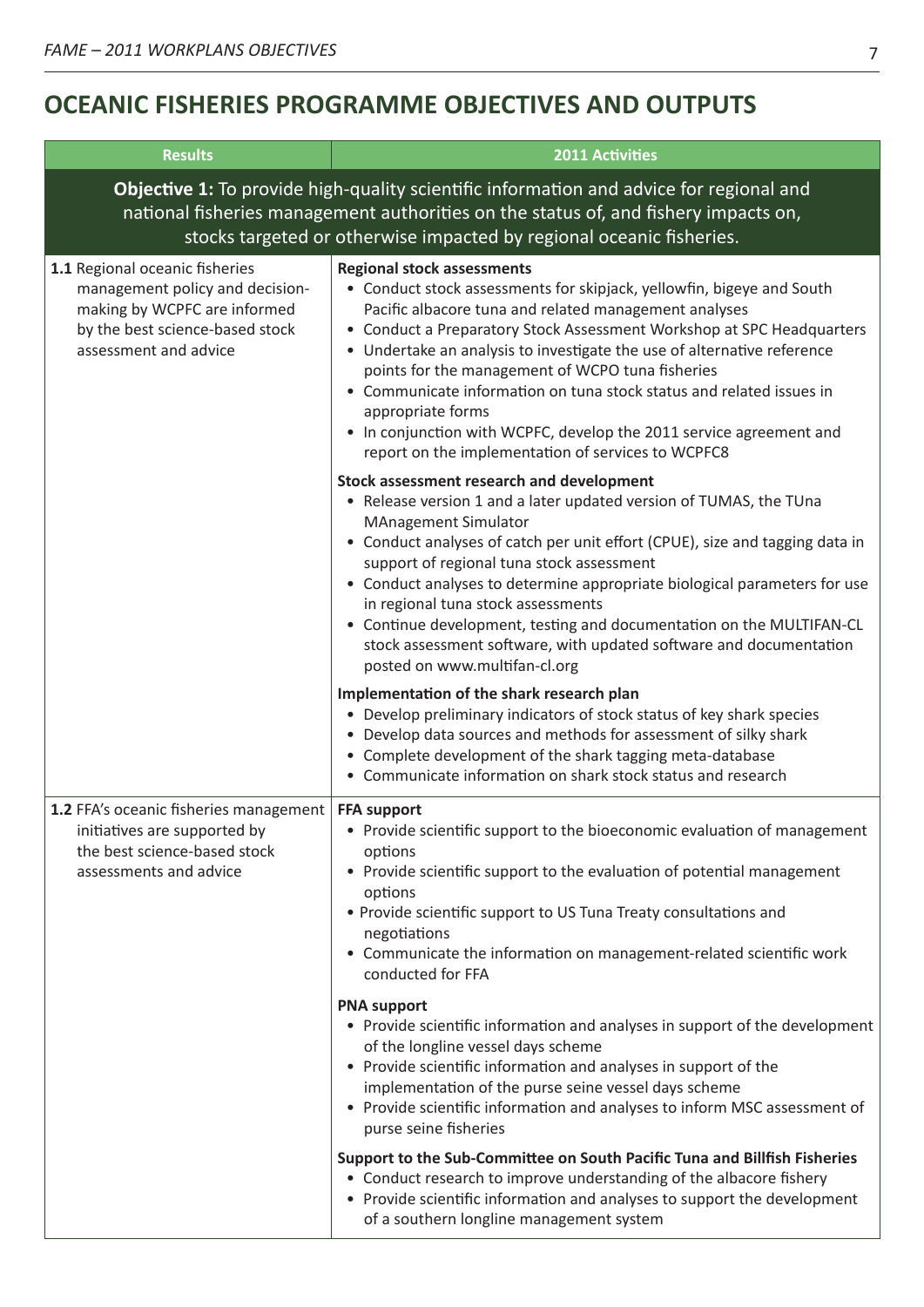| <b>Results</b>                                                                                                                              | <b>2011 Activities</b>                                                                                                                                                                                                                                                                                                                                                                                                                                                                                                                                                                                                                                                                                                                                               |
|---------------------------------------------------------------------------------------------------------------------------------------------|----------------------------------------------------------------------------------------------------------------------------------------------------------------------------------------------------------------------------------------------------------------------------------------------------------------------------------------------------------------------------------------------------------------------------------------------------------------------------------------------------------------------------------------------------------------------------------------------------------------------------------------------------------------------------------------------------------------------------------------------------------------------|
| (Obejective 1.2 continued)                                                                                                                  | Conduct characterizations of fisheries catching albacore, swordfish and<br>striped marlin                                                                                                                                                                                                                                                                                                                                                                                                                                                                                                                                                                                                                                                                            |
|                                                                                                                                             | <b>Support for Te Vaka Moana</b><br>• Develop a work plan for future support of TVM initiatives                                                                                                                                                                                                                                                                                                                                                                                                                                                                                                                                                                                                                                                                      |
| 1.3 National tuna oceanic fisheries<br>policy and decision-making are<br>informed by the best science-based<br>stock assessments and advice | <b>National Tuna Fisheries Status Reports</b><br>• Develop and maintain secure national web pages containing updatable<br>National Tuna Fisheries Status Report (NTFSR) components<br>• Finalize NTFSRs for Marshall Islands, Kiribati, Samoa and Tokelau<br>• Complete NTFSRs in the new format for at least three of Cook Islands,<br>Tuvalu, Solomon Islands, Fiji, CNMI and American Samoa<br>• Complete at least two Issue-Specific National Reports on issues of broad<br>regional and sub-regional interest<br>• Communicate in appropriate forms the work conducted in support of<br>national tuna fisheries management                                                                                                                                      |
|                                                                                                                                             | Support for development of National Tuna Management plans and<br>associated instruments (with FFA)<br>• Provide technical support to national tuna management plan<br>development in Cook Islands, Tuvalu, Solomon Islands, Fiji, CNMI, and<br>American Samoa (if required)<br>• Respond to ad hoc requests for scientific information and analyses in<br>support of national tuna management                                                                                                                                                                                                                                                                                                                                                                        |
| 1.4 Enhanced capacity of SPC members<br>to interpret stock assessment<br>information and advice                                             | <b>Stock assessment training workshops (SAWs)</b><br>• Develop updated workshop materials that address current issues of<br>importance<br>• Develop funding proposals to support participation in the SAWs<br>• Deliver two (preliminary, advanced) SAWs<br>• Conduct ad hoc training in stock assessment where possible                                                                                                                                                                                                                                                                                                                                                                                                                                             |
|                                                                                                                                             | <b>Attachments</b><br>• Complete attachments of fishery officers for at least three of Cook<br>Islands, Tuvalu, Solomon Islands, Fiji, CNMI and American Samoa                                                                                                                                                                                                                                                                                                                                                                                                                                                                                                                                                                                                       |
|                                                                                                                                             | Support of member participation at regional meetings<br>• Contribute to briefing material and talking points for WCPFC SC7 and<br>WCPFC8 (led by FFA)                                                                                                                                                                                                                                                                                                                                                                                                                                                                                                                                                                                                                |
|                                                                                                                                             | Objective 2: To collect and analyse accurate and comprehensive scientific data for regional and                                                                                                                                                                                                                                                                                                                                                                                                                                                                                                                                                                                                                                                                      |
| national fisheries authorities on fisheries targeting the region's resources of tuna,<br>billfish and other oceanic species.                |                                                                                                                                                                                                                                                                                                                                                                                                                                                                                                                                                                                                                                                                                                                                                                      |
| 2.1 WCPFC is provided with<br>efficient and cost-effective data<br>management services to support<br>regional oceanic fisheries             | <b>Compile and manage WCPFC databases</b><br>• Compile, quality check and manage the WCPFC databases (Annual catch<br>estimates, Aggregated catch and effort data, Operational (logsheet) data,<br>Aggregate Size composition data)<br>• Review Chinese data and liaise with China to address problems relating to<br>catch attribution<br>• Incorporate shark species data into WPCFC databases<br>• Process, quality check and manage WCPFC Regional Observer Programme data<br><b>Routine Papers for WCPFC meetings</b><br>• Scientific data provided to the Commission<br>• Annual catch estimates for the WCPFC Area<br>• Overview of WCPFC tuna fisheries. Including economic conditions<br>• Recent changes in scientific data provided for stock assessments |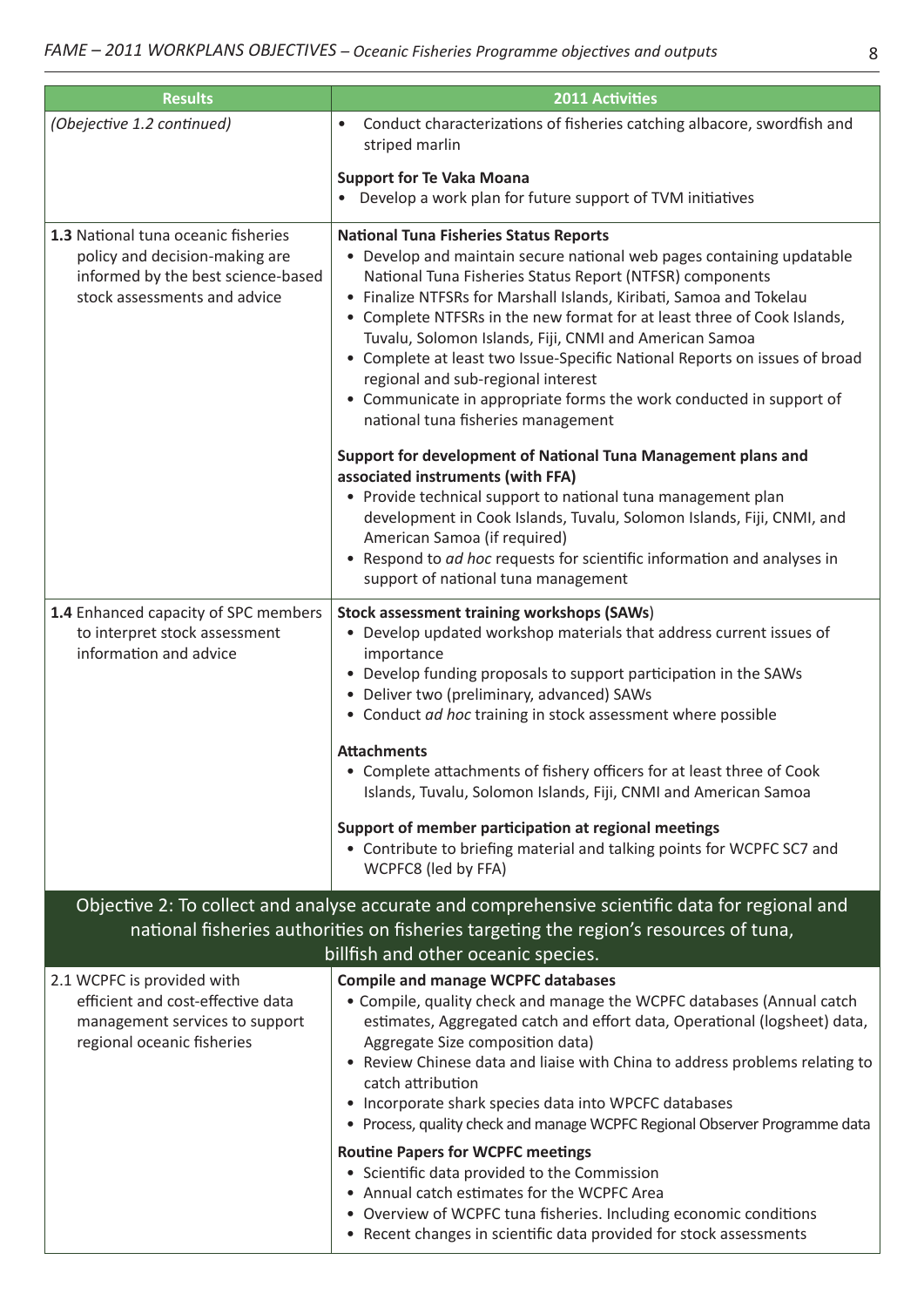| <b>Results</b>                                                                                                                   | <b>2011 Activities</b>                                                                                                                                                                                                                                                                                                                                                                                                                                                                                                                                                                                                                                                                                                                                                                                                                                                                                                                   |
|----------------------------------------------------------------------------------------------------------------------------------|------------------------------------------------------------------------------------------------------------------------------------------------------------------------------------------------------------------------------------------------------------------------------------------------------------------------------------------------------------------------------------------------------------------------------------------------------------------------------------------------------------------------------------------------------------------------------------------------------------------------------------------------------------------------------------------------------------------------------------------------------------------------------------------------------------------------------------------------------------------------------------------------------------------------------------------|
| (Objective 2.1 continued)                                                                                                        | <b>Estimation of catches</b><br>• Update the estimation of selectivity bias based on paired spill and grab<br>samples collected by observers on purse seiners, pending availability of<br>new data<br>• Adjust purse-seine length data based on grab samples corrected for<br>selectivity bias<br>• Estimate catches of key shark species based on observer data<br>• Estimate catches of other non-target species based on observer data                                                                                                                                                                                                                                                                                                                                                                                                                                                                                                |
|                                                                                                                                  | <b>Data dissemination</b><br>• Produce and publish on the commission's website the Tuna Fishery<br>Yearbook, containing annual catch estimates by gear type, flag and<br>species<br>• Maintain relevant web pages on the WCPFC website - BMIS, data<br>provision tables, ROP data provisions<br>Disseminate data to members and others according to the WCPFC rules<br>and procedures<br>• Prepare and publish public domain data on the WCPFC website                                                                                                                                                                                                                                                                                                                                                                                                                                                                                   |
|                                                                                                                                  | <b>Technical support to the WCPFC Secretariat</b><br>• Provide advice on data-related procedures of the commission, e.g. rules<br>and procedures for the protection, access to and dissemination of non-<br>public domain data and information compiled by the commission; and<br>'Scientific Data to be Provided to the Commission'<br>• Prepare data summaries for the evaluation of conservation and<br>management measures (CMMs)<br>• Prepare catch data summaries to determine WCPFC member budget<br>contributions<br>• Provide quarterly updates of tuna fishery database systems<br>• Provide training to Secretariat staff in CES and Observer Trip Viewer                                                                                                                                                                                                                                                                     |
|                                                                                                                                  | Technical support to the Western Pacific East Asia Oceanic Fisheries<br><b>Management Project</b><br>• Convene national annual catch estimates and data review workshops in<br>Indonesia, Philippines and Vietnam<br>• Install data management software and provide training in Philippines and<br>Vietnam<br>• Review databases and conduct data collection and management system<br>audits in Indonesia, Vietnam and Philippines<br>. Import WPEA data into WCPFC databases for use in 2011 stock<br>assessments                                                                                                                                                                                                                                                                                                                                                                                                                       |
| 2.2 FFA's oceanic fisheries management<br>initiatives are supported by<br>the best science-based stock<br>assessments and advice | Provision and receipt of data and database systems<br>• Provide quarterly updates of the CES data system incorporating logsheet<br>data, catch by EEZ and public domain data to the FFA Secretariat and PNA<br>Office<br>• Improve estimates in the EEZ database, including monthly time<br>stratification, stratificiation by set type for purse seine, inclusion of<br>longline effort, improve estimates of raising factors using recent VMS data<br>• Provide CES training to FFA staff<br>• Provide CES training to PNA Office staff<br>• Receive and import US Treaty and FSM Arrangement observer data<br>• Process the PS-4 forms and import into observer database<br>• Receive, enter and import US Treaty and FSMA logsheet data<br>• Receive and import VMS data<br>• Receive and import FFA vessel register data<br>• Receive and import regional licensing data<br>• Review data exchange protocols for SPC/FFA Colloquium |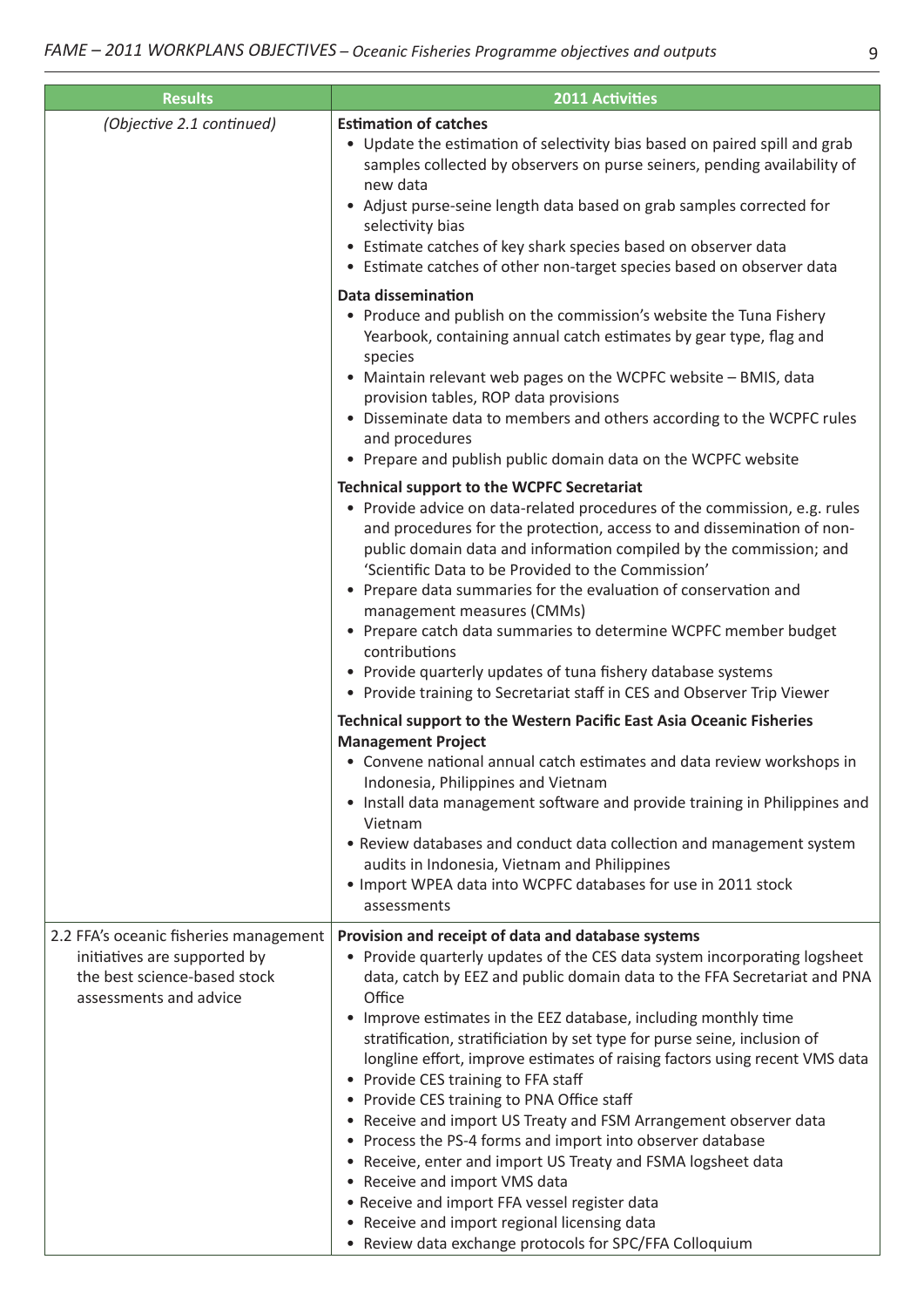| <b>Results</b>                                                                                                                             | <b>2011 Activities</b>                                                                                                                                                                                                                                                                                                                                                                                                                                                                                                                                                                                                                                                                                                                                                                                                                                                                                                                                                                                                                                                                                                                                                                                                                                                                                  |
|--------------------------------------------------------------------------------------------------------------------------------------------|---------------------------------------------------------------------------------------------------------------------------------------------------------------------------------------------------------------------------------------------------------------------------------------------------------------------------------------------------------------------------------------------------------------------------------------------------------------------------------------------------------------------------------------------------------------------------------------------------------------------------------------------------------------------------------------------------------------------------------------------------------------------------------------------------------------------------------------------------------------------------------------------------------------------------------------------------------------------------------------------------------------------------------------------------------------------------------------------------------------------------------------------------------------------------------------------------------------------------------------------------------------------------------------------------------|
| (Objective 2.2 continued)                                                                                                                  | Provision of reports and data summaries<br>• Provide routine papers for US Treaty Annual Consultation<br>• Provide data summaries and reports for the PNA purse seine vessel days<br>scheme<br>• Provide data summaries and reports for the PNA longline vessel days scheme<br>• Provide data summaries for FFA in advance of WCPFC sessions, as required                                                                                                                                                                                                                                                                                                                                                                                                                                                                                                                                                                                                                                                                                                                                                                                                                                                                                                                                               |
|                                                                                                                                            | Joint database initiatives<br>• Review status of FFA using the TUBS (Observer database system)<br>• Review status of TOAD (observer administration database system) with FFA<br>• Participate at Regional Licensing Officers Workshop to present TUFMAN<br><b>MCS</b> capabilities                                                                                                                                                                                                                                                                                                                                                                                                                                                                                                                                                                                                                                                                                                                                                                                                                                                                                                                                                                                                                      |
| 2.3 Enhanced national oceanic fishery<br>monitoring and data management<br>by SPC members to meet national<br>and internationl obligations | <b>Data processing services</b><br>• Register, enter and verify logsheet, observer and port sampling data<br>provided by SPC members<br>• Import data provided by SPC members in electronic form<br>• Conduct and evaluate a trial of observer-based data entry at sea (FSM)<br>• Provide technical support for data scanning in SPC member countries                                                                                                                                                                                                                                                                                                                                                                                                                                                                                                                                                                                                                                                                                                                                                                                                                                                                                                                                                   |
|                                                                                                                                            | Provision of database systems<br>• Install updated TUFMAN systems in fisheries offices - FSM, Samoa, Fiji,<br>Solomon Islands<br>• Continue ongoing development of the TUFMAN system<br>- Review and upgrade of reporting system<br>Implement entry of vessel sightings (GEN-1) forms<br>Entry of important fields from PS-2 and PS-3 forms<br>- Incorporate VMS 'trip' data to allow logsheet coverage computation<br>- Develop data registry system<br>- Investigate and implement alternative GIS to MAPINFO<br>Consider a new FLEET database and how to cater for charter vessels<br>- Develop a new MCS component<br>• Distribute and install TUFMAN remotely<br>Distribute CES quarterly<br>• Distribute the Observer Trip Viewer System quarterly National installations<br>of TUBS (observer database system) in FSM and Marshall Islands<br>• Continuing development of CES, TUBS and Observer Trip Viewer Systems<br>• Improve MCS capabilities to identify IUU fishing using database systems<br>• Support of the TUFMAN Artisanal Fisheries Database (TUFART), as<br>required and where possible<br>• Develop, maintain and disseminate a detailed member country resources<br>profile<br>• Develop, maintain and disseminate an in-country hardware/software<br>minimum standards document |
|                                                                                                                                            | Improving data quality and coverage<br>Conduct in-country national data audits in FSM, Fiji, Marshall Islands and<br>Cook Islands<br>Conduct in-country review of the Samoa fisheries data collection system<br>$\bullet$<br>Conduct port sampling data quality screening at SPC using PORT Admin system<br>Commence development of a data quality control module post-entry<br>logsheet checking system at SPC<br>Develop tools to check the coverage of logsheet data<br>Develop workbooks, standards and general documentation for data<br>quality control and auditing<br>Identify data gaps and follow up with countries regarding submission of<br>$\bullet$<br>missing data                                                                                                                                                                                                                                                                                                                                                                                                                                                                                                                                                                                                                      |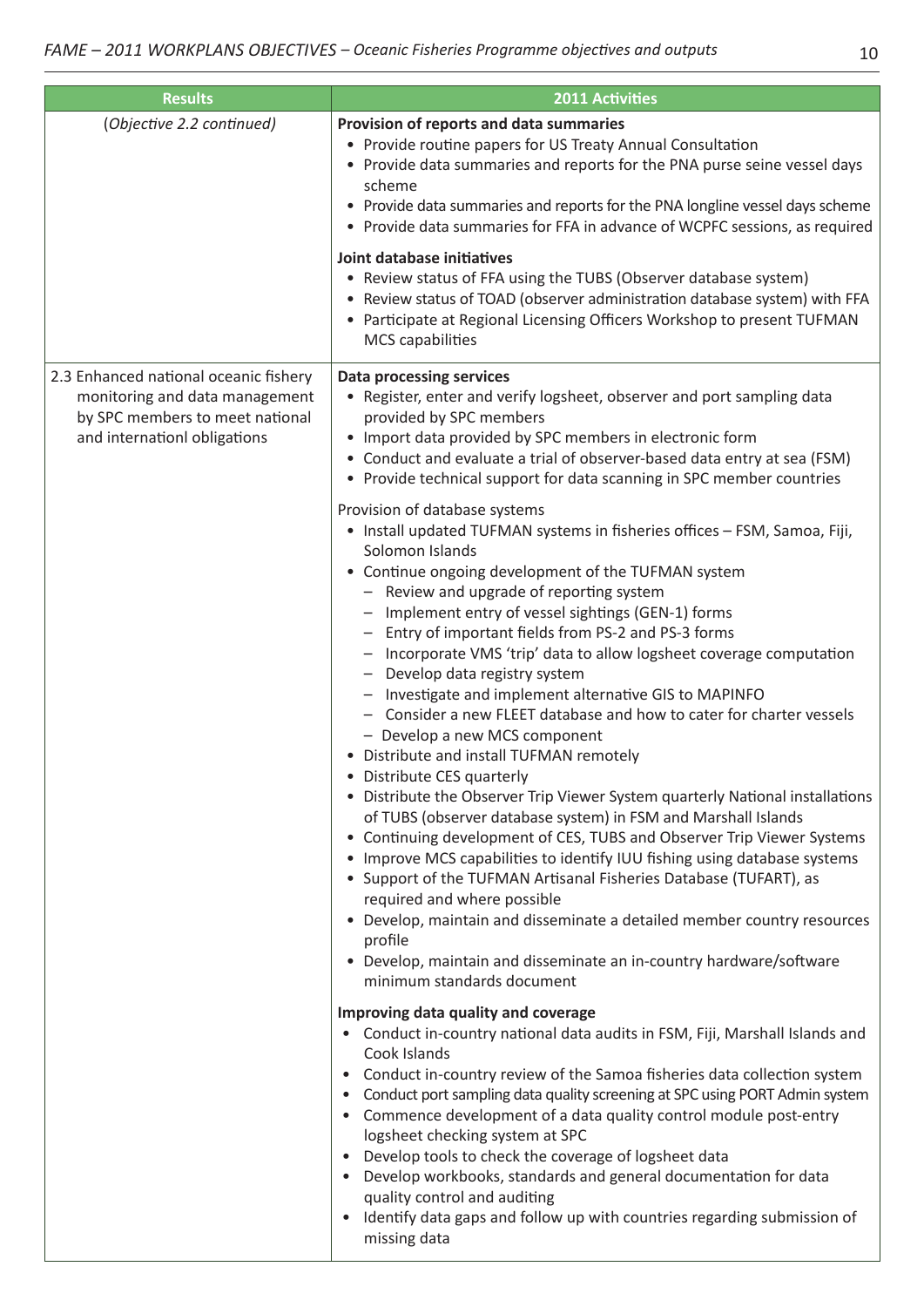| <b>Results</b>                                                                                   | <b>2011 Activities</b>                                                                                                                                                                                                                                                                                                                                                                                                                                                                                                                                                                                                                                                                                                                                                                                                                                                                                                                                                                                                                       |
|--------------------------------------------------------------------------------------------------|----------------------------------------------------------------------------------------------------------------------------------------------------------------------------------------------------------------------------------------------------------------------------------------------------------------------------------------------------------------------------------------------------------------------------------------------------------------------------------------------------------------------------------------------------------------------------------------------------------------------------------------------------------------------------------------------------------------------------------------------------------------------------------------------------------------------------------------------------------------------------------------------------------------------------------------------------------------------------------------------------------------------------------------------|
| (Objective 2.3 continued)                                                                        | Regional coordination of national fishery monitoring and data management<br>systems<br>• Develop and update MOUs with members for the provision of technical<br>support and funding of sampling programmes and related positions<br>• Review national oceanic fishery monitoring in Samoa<br>• Review national oceanic fishery monitoring following National Tuna Data<br>Workshops as required<br>• Finalise the report of the 8th Data Collection Committee (DCC) and hold<br>DCC9 if required<br>• Prepare and publish the 9th edition of the Fork Length newsletter<br>• Provide data collection forms on request<br>• Facilitate the provision of national tuna data to SPC for processing                                                                                                                                                                                                                                                                                                                                              |
|                                                                                                  | Develop or enhance national observer programmes<br>• Coordinate the development of and technical support provided to PIRFO<br>programmes by observer trainers, technical advisors and field technicians<br>as required<br>• Further develop and document (on the PIRFO website) the PIRFO<br>Competency Based Training (CBT) and other regional standards in<br>collaboration with FFA, WCPFC and members<br>• Implement the paired grab-spill sampling trials on purse seiners, including<br>the use of motion-compensated scales<br>• Participate in the ISSF purse seine bycatch mitigation project<br>• Provide support for the PNG observer programme and development of<br>data collection protocols                                                                                                                                                                                                                                                                                                                                   |
|                                                                                                  | Develop or enhance national port sampling programmes<br>• Review port sampling data quality<br>• Restart port sampling of purse seine landing categories at Noro, Solomon<br>Islands                                                                                                                                                                                                                                                                                                                                                                                                                                                                                                                                                                                                                                                                                                                                                                                                                                                         |
|                                                                                                  | Auditing of national tuna fishery monitoring<br>• Develop procedures for reviewing data collection systems as part of<br>auditing of national tuna fishery monitoring<br>• Participate in WCPFC audits of observer programmes as requested by the<br><b>WCPFC Secretariat</b>                                                                                                                                                                                                                                                                                                                                                                                                                                                                                                                                                                                                                                                                                                                                                                |
|                                                                                                  | <b>Artisanal fishery monitoring</b><br>• Develop resource materials for artisanal tuna fishery monitoring                                                                                                                                                                                                                                                                                                                                                                                                                                                                                                                                                                                                                                                                                                                                                                                                                                                                                                                                    |
| 2.4 Enhanced capacity of SPC<br>members in fisheries monitoring,<br>data management and data use | <b>Support for National Tuna Data Coordinators</b><br>• Conduct national tuna data workshops in Fiji, Marshall Islands, Samoa<br>and Tonga<br>• Conduct a regional artisanal fisheries data workshop and/or national<br>workshops<br>• Hold the annual Tuna Data Workshop (17-22 April 2011)<br>• Assist countries prepare Part 1 National Reports for WCPFC SC<br>• Train national tuna fishery data management staff in the use of TUFMAN<br>and other database and sampling programme management software<br>• Develop training resources for TUFMAN and TUFART<br>• Host training attachments in fisheries monitoring and statistics for<br>fisheries officers from Kiribati, Samoa, Solomon Islands, FSM, Palau,<br><b>Marshall Islands</b><br>• Assist countries improve national capacity through funded data entry<br>positions in FSM and Solomon Islands<br>• Assist countries improve their fisheries IT infrastructure - provision of<br>a new scanner and monitor in Marshall Islands, a server in Tonga and a<br>server in FSM |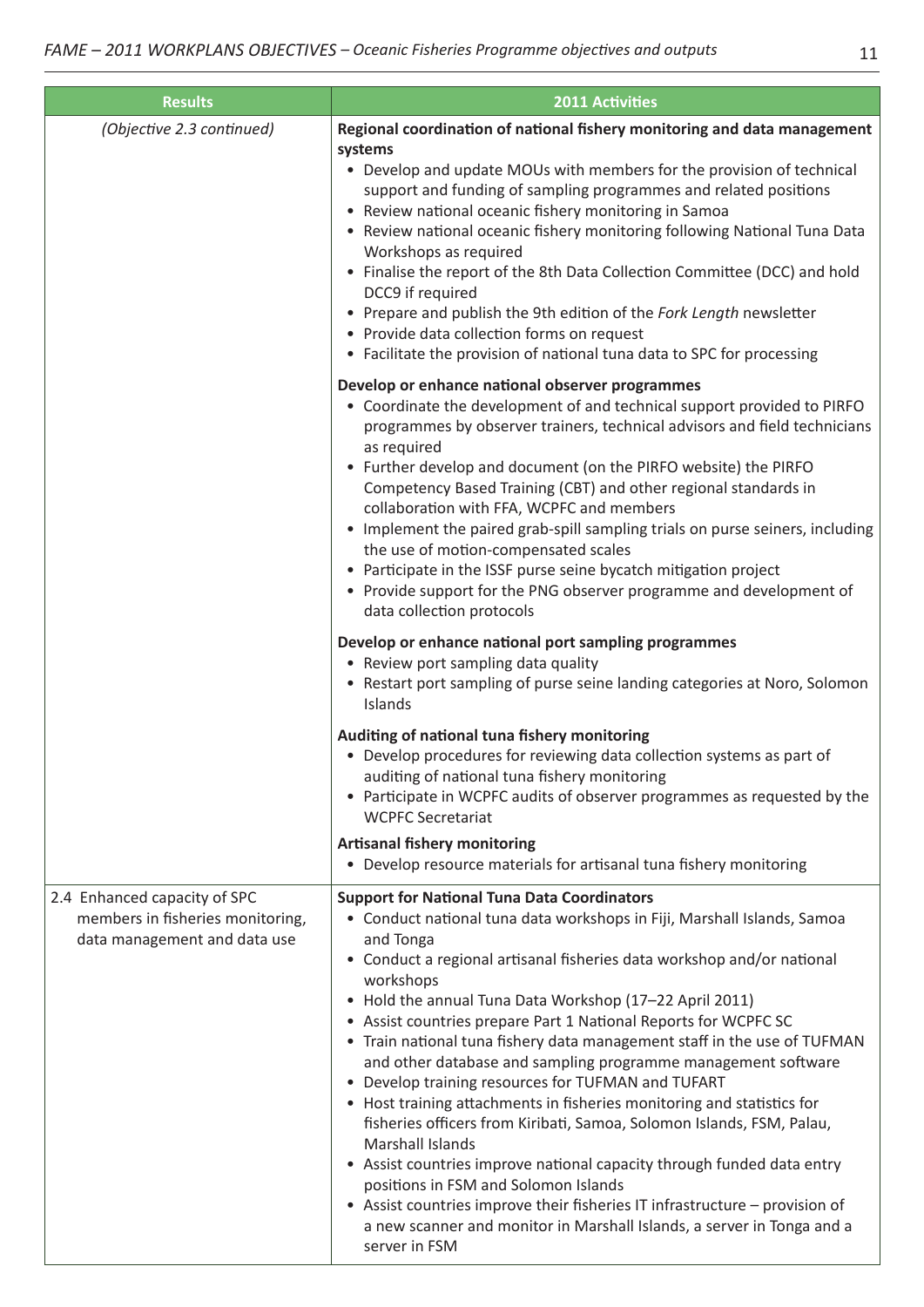| <b>Results</b>                                                                                                                                                                                 | <b>2011 Activities</b>                                                                                                                                                                                                                                                                                                                                                                                                                                                                                                                                                                                                                                                                                                                                                                                                                                                                                                                                                                                                                                                                                                                                                                                                                                                                                                                                                                                                                                                                                                                                           |
|------------------------------------------------------------------------------------------------------------------------------------------------------------------------------------------------|------------------------------------------------------------------------------------------------------------------------------------------------------------------------------------------------------------------------------------------------------------------------------------------------------------------------------------------------------------------------------------------------------------------------------------------------------------------------------------------------------------------------------------------------------------------------------------------------------------------------------------------------------------------------------------------------------------------------------------------------------------------------------------------------------------------------------------------------------------------------------------------------------------------------------------------------------------------------------------------------------------------------------------------------------------------------------------------------------------------------------------------------------------------------------------------------------------------------------------------------------------------------------------------------------------------------------------------------------------------------------------------------------------------------------------------------------------------------------------------------------------------------------------------------------------------|
| (Objective 2.4 continued)                                                                                                                                                                      | • Provision of ad hoc national support through provision of data summaries<br>and advice during WCPFC meetings                                                                                                                                                                                                                                                                                                                                                                                                                                                                                                                                                                                                                                                                                                                                                                                                                                                                                                                                                                                                                                                                                                                                                                                                                                                                                                                                                                                                                                                   |
|                                                                                                                                                                                                | <b>Observer training</b><br>• Sub-Regional Observer Training Course for Cook Is, French Polynesia and<br>Samoa in Apia<br>• National observer upgrade training for cadets in FSM<br>• Sub-Regional Observer Training Course for FSM & Palau in Pohnpei<br>• Sub-Regional Observer Training Course for Fiji and Tonga in Suva<br>• Assist with Sub-Regional Observer Training Course for PNG and Tuvalu in<br>Kavieng and develop auditing procedures for observer training courses<br>and institutions<br>• National Observer Training Course for Solomon Islands in Honiara<br>• Sub-Regional Observer Training Course for Niue, Tokelau, Tuvalu and<br>Vanuatu in Port Vila<br>• Assist with Sub-Regional Observer Training Course for PNG and Palau in<br>Kavieng and develop auditing procedures for observer training courses<br>and institutions<br>• National Observer Training Course for Kiribati in Tarawa<br>• Assist with Sub-Regional Observer Training Course for PNG and Palau in<br>Kavieng and develop auditing procedures for observer training courses<br>and institutions<br>• National Observer Training Course for Marshall islands in Majuro<br>• Sub-Regional Observer Training Course for Fiji, Nauru, Tuvalu and<br>Vanuatu in Port Vila<br>Other observer programme support<br>• Conduct an Observer Trainers Workshop and Observer Trainer Certification<br>• Conduct an observer debriefing workshop<br>• Provide debriefer training during in-country visits or in workshops<br>• Hold the Regional Observer Coordinators Workshop |
|                                                                                                                                                                                                | Objective 3: To improve understanding of pelagic ecosystems in the western and<br>central Pacific Ocean.                                                                                                                                                                                                                                                                                                                                                                                                                                                                                                                                                                                                                                                                                                                                                                                                                                                                                                                                                                                                                                                                                                                                                                                                                                                                                                                                                                                                                                                         |
| 3.1 Enhanced data on the biological<br>characteristics of oceanic species<br>and their environment are available<br>to support stock assessment<br>and ecosystem-based fisheries<br>management | <b>Tuna tagging</b><br>• Conduct tuna tagging campaigns in the western and central Pacific for the<br>provision of data for stock assessment - in 2011, one three-month cruise<br>in PNG, two 4-6 week cruises in the central Pacific, one South Pacific PSAT<br>cruise in New Caledonia<br>Complete preliminary analyses of horizontal and vertical movements<br>• Complete preliminary analyses of temporal changes in exploitation and<br><b>FAD impacts</b><br>• Implement tag recovery programme, including new Tag Recovery Officers<br>in 7 transhipment locations<br>• Implement 50 tag seeding experiments on purse seiners<br>• Conduct training of observers in tag recovery during regular observer<br>training workshops<br>• Continue the validation of tag return data<br>Tuna biological research<br>• Continue sample collection, conduct preliminary analyses of bigeye age,<br>growth and reproductive biology<br>• Complete analyses of albacore age, growth and reproductive biology                                                                                                                                                                                                                                                                                                                                                                                                                                                                                                                                                        |